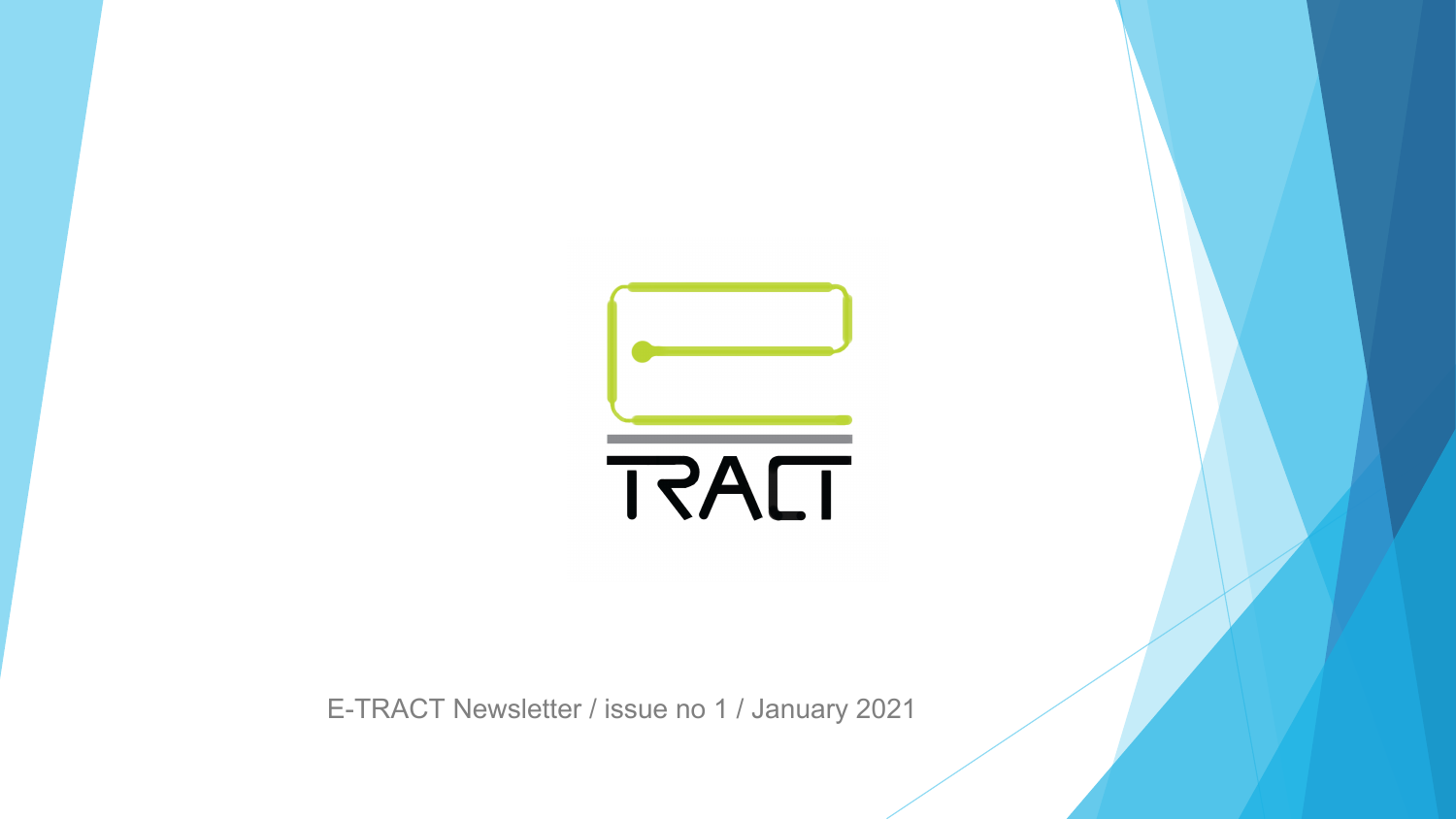#### **Enjoy reading the E-TRACT newsletter!**

"E-TRACT" is a research innovation project funded under the Programme Electric Mobility Europe 2016 and coordinated by Mecaprom (Italy), and with the participation of 2 more partners from 2 European countries: Imecar (Turkey) and Bosmal (Poland).

The overall objective of the project is to contribute to a is to contribute to the implementation of e-mobility (EM) in Europe by drastically improving the performances of e-buses, while at the same time reducing their costs, thus fostering the adoption of electrical solutions in public transport companies as a first application in the project.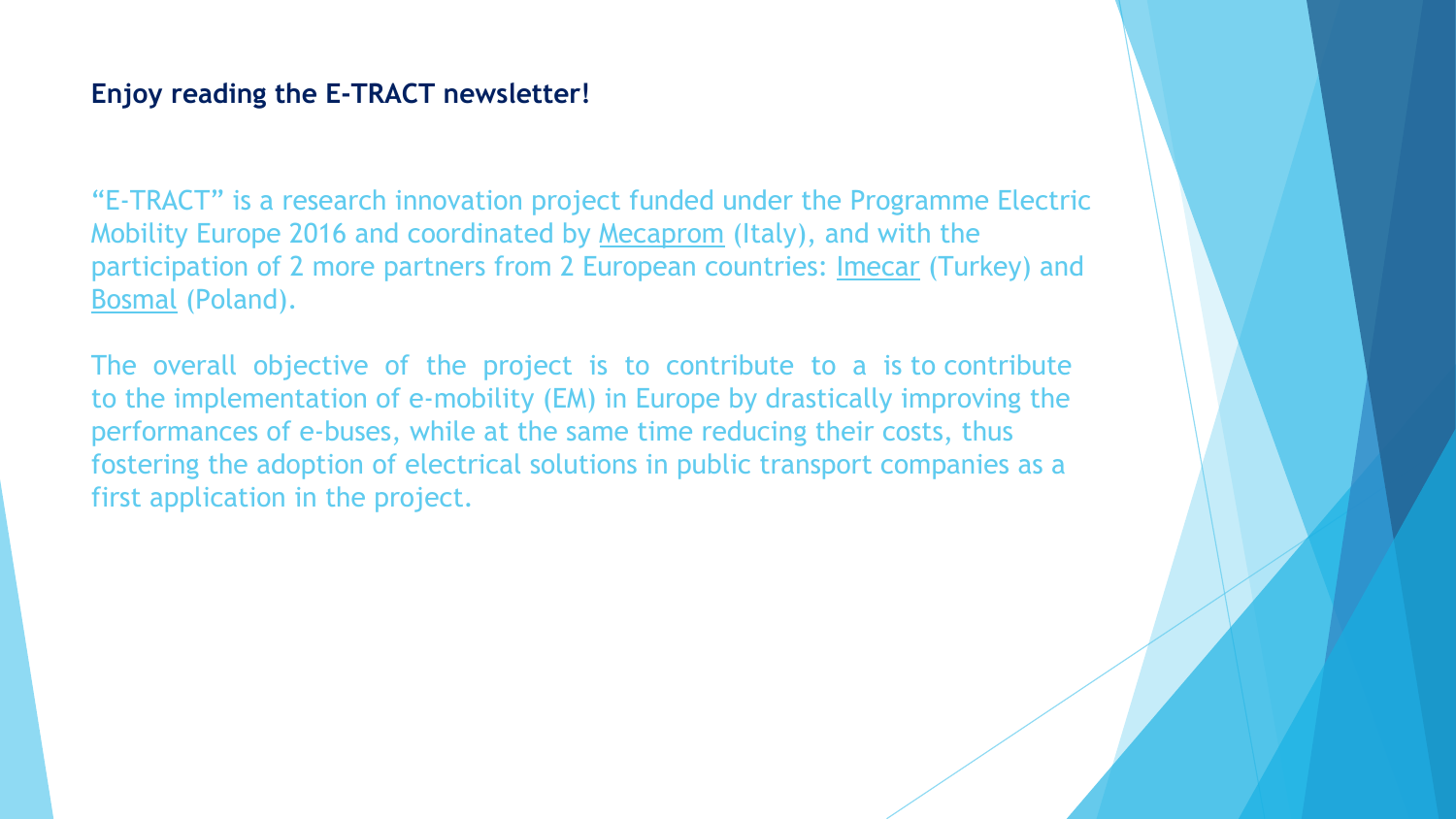#### **PROJECT IMPACT**

The E-TRACT project will create substantial impacts in Europe, in line with the Objectives of the EMEurope Call 2016, i.e.:

- ► Environment and resource efficiency: up to 100% CO2, NOx, NMHC and PM emission reduction.
- ► A considerable reduction of energy resources (and urban congestion) will be achieved thanks to the greater efficiency.
- ► Contribute to the EU White Paper objective to promote zero emission mobility in EU cities.
- ► Accelerate the time to market for solutions for integrating electric mobility in Europe's (sub-)urban mobility systems.
- ► Focus on passenger transport while considering urban freight and logistics.
- E-TRACT envisions a transition towards a sustainable and clean, in particular electric, automotive industry .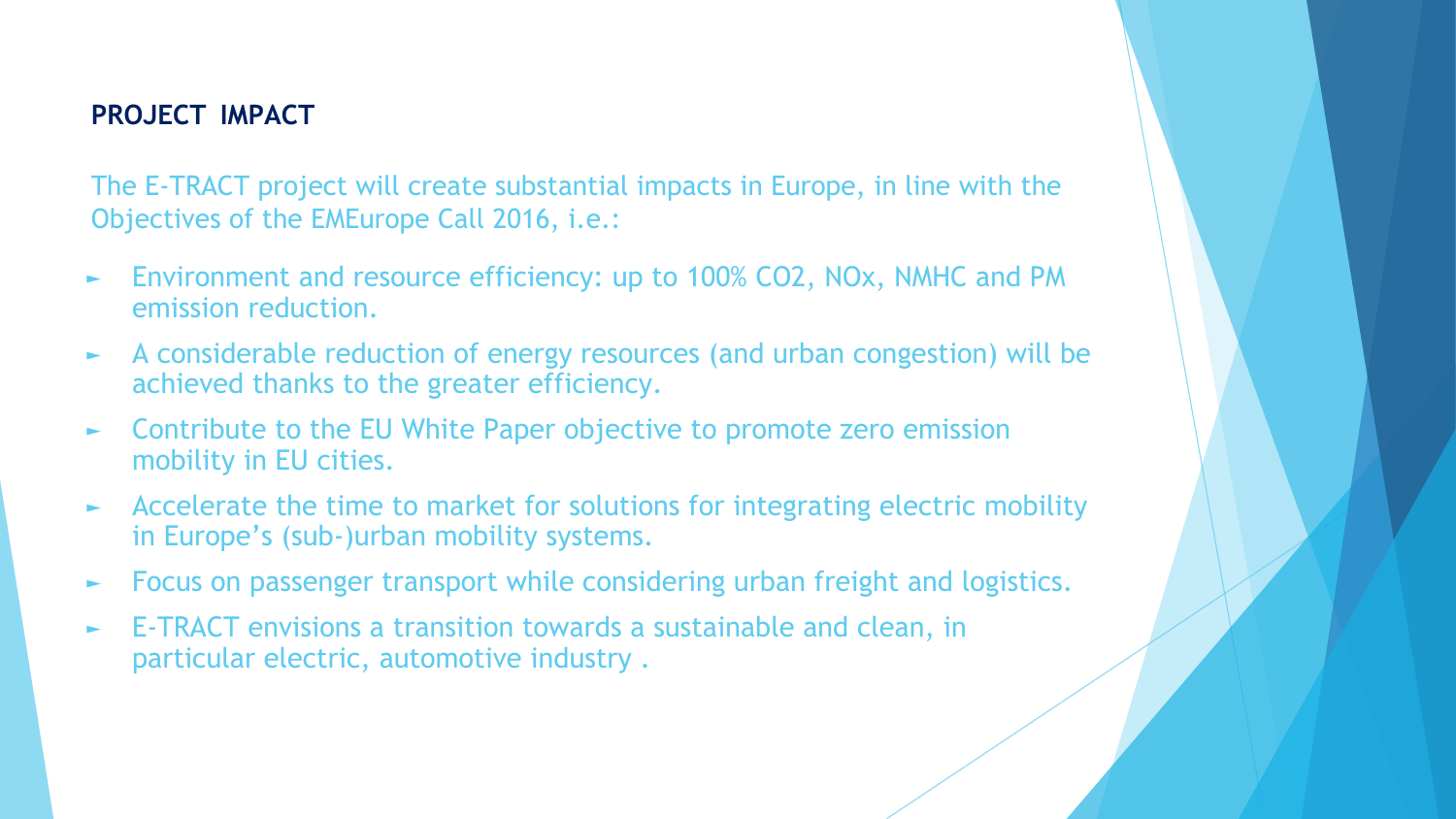## **PROJECT UPDATE**

## **Integrated electric traction system**

The Integrated electric traction system has been successfully completed and has been send to the project partner Imecar to complete the integration on the vehicle, a Fiat Ducato Passenger, 2.3 Mjt 120CV, up to 14 seats.

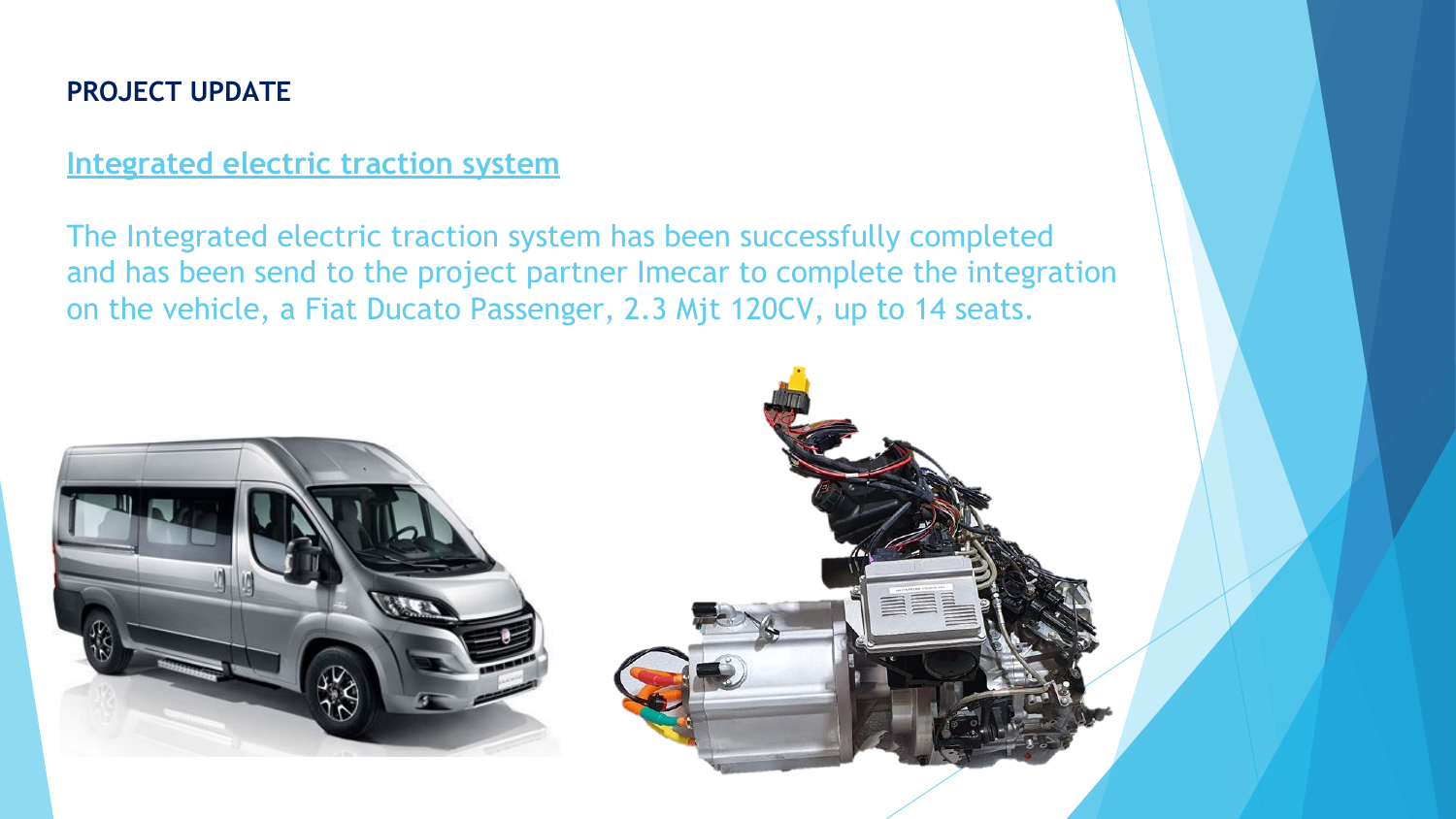## **PROJECT UPDATE**

# **Life Cycle Assessment**

An analysis activity is currently underway in compliance with the international standards ISO 14040: 2006 and ISO 14044: 2006. In addition, the financial analysis and reporting activities relating to initial capital investments (CAPEX) and operating costs ( OPEX).